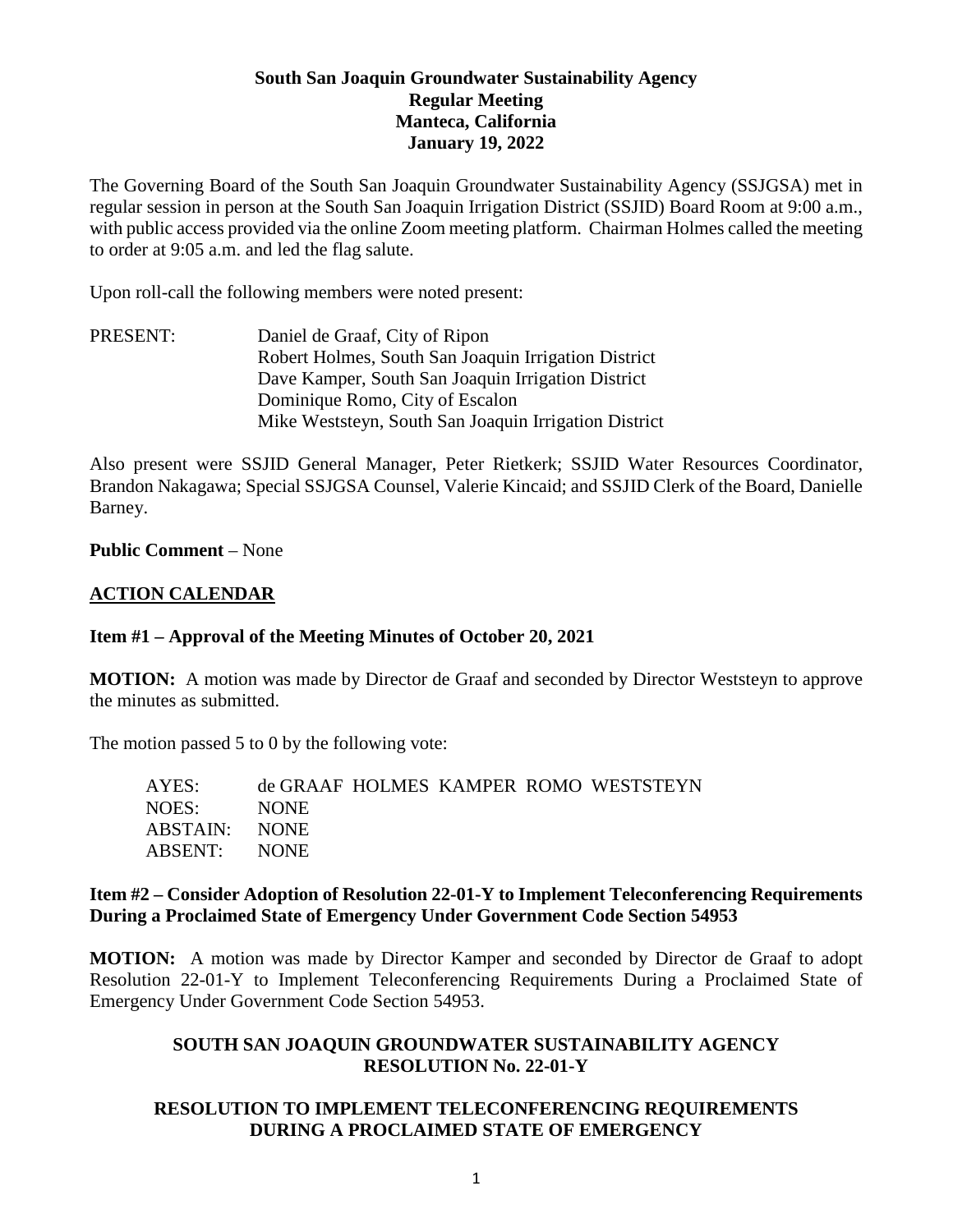**WHEREAS**, the Ralph M. Brown Act requires that all meetings of a legislative body of a local agency be open and public and that any person may attend and participate in such meetings; and

**WHEREAS,** the Brown Act allows for legislative bodies to hold meetings by teleconference, but imposes specific requirements for doing so; and

**WHEREAS**, on March 17, 2020, in order to address the need for public meetings during the present public health emergency, Governor Newsom issued Executive Order No. N-29-20, suspending the Act's teleconferencing requirements; and

**WHEREAS**, on June 11, 2021, Governor Newsom issued Executive Order No. N-8-21, continuing the suspension of the Brown Act's teleconferencing requirements through September 30, 2021; and

**WHEREAS**, these Executive Orders allowed legislative bodies to meet virtually as long as certain notice and accessibility requirements were met; and

**WHEREAS**, the State Legislature amended the Brown Act through Assembly Bill No. 361 (AB 361) on September 16, 2021; and

**WHEREAS,** AB 361 amended the Brown Act so that a local agency may use teleconferencing without complying with the regular teleconferencing requirements of the Act, where the legislative body holds a meeting during a proclaimed state of emergency and makes certain findings; and

**WHEREAS,** Government Code section 54953 requires that the legislative body make additional findings every 30 days in order to continue such teleconferencing.

**NOW THEREFORE,** the Board of Directors of the South San Joaquin Groundwater Sustainability Agency hereby finds, determines, declares, orders, and resolves as follows:

- 1. That the foregoing recitals are true and correct and incorporates them by this reference.
- 2. The Board of Directors of the South San Joaquin Groundwater Sustainability Agency finds, by a majority vote, the following:
	- a. That there exists a proclaimed state of emergency; and
	- b. State or local officials have imposed or recommended measures to promote social distancing.
- 3. District staff is authorized to take all steps and perform all actions necessary to execute and implement this Resolution in compliance with Government Code section 54953.
- 4. That this Resolution shall take effect **February 16, 2022** and shall remain in effect for thirty (30) days thereafter (until March 18, 2022), provided the conditions set forth in Section 2 remain.

**PASSED AND ADOPTED** by the Board of Directors of the South San Joaquin Groundwater Sustainability Agency this  $19<sup>th</sup>$  day of January, 2022, by the following vote: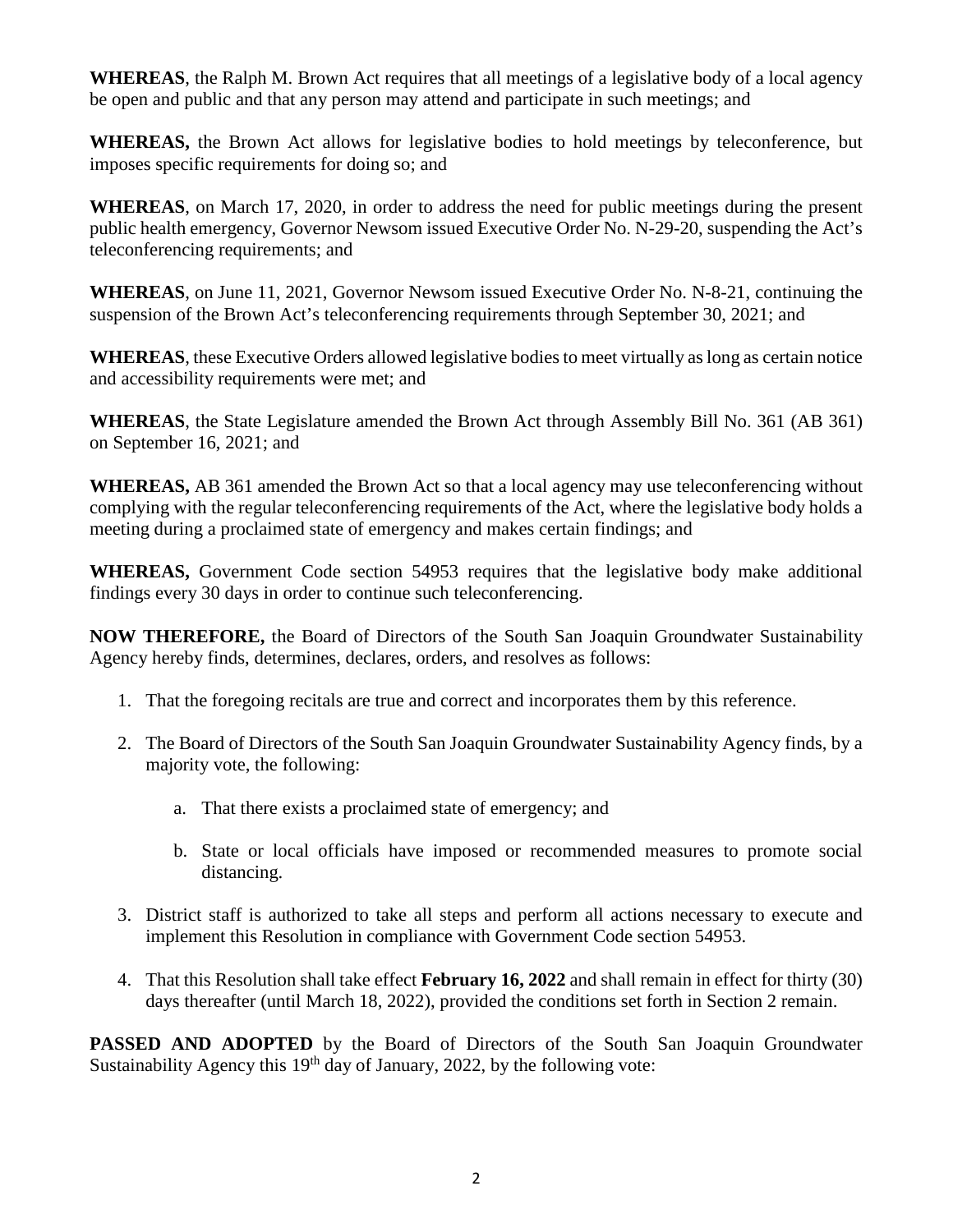| AYES:         |             |  | de GRAAF HOLMES KAMPER ROMO WESTSTEYN |
|---------------|-------------|--|---------------------------------------|
| NOES:         | <b>NONE</b> |  |                                       |
| ABSTAIN: NONE |             |  |                                       |
| ABSENT: NONE  |             |  |                                       |

#### **Item #3 – Presentation of the YTD Financial Statements though December 2021**

Mr. Bere Lindley, SSJGSA Treasurer and SSJID Assistant General Manager, addressed the Board and distributed a handout titled South San Joaquin Groundwater Sustainability Agency Financial Statements December 31, 2021. He provided detailed descriptions of the balance sheet, bank reconciliation, accounts receivables including SSJGSA member contributions, accounts payable, total liabilities and members' capital contributions, changes in net position, and a summary of the 2021 budget.

### **Item #4 – Consider Adoption of the SSJGSA 2022 Annual Budget**

Mr. Brandon Nakagawa, SSJGSA Secretary and SSJID Water Resources Coordinator, addressed the Board and explained that the proposed 2022 SSJGSA Annual Budget was presented at the last meeting on October 20, 2021, and that the member agencies shared the draft budget with their respective councils. He further explained grant opportunities and the groundwater accounting framework, as well as anticipated expenses on the proposed budget including Eastern San Joaquin Groundwater Authority (ESJGWA) membership contributions. Mr. Nakagawa noted that the 2022 budget amount remains the same as 2021, with a slight increase in staff time and ESJGWA contributions, and decrease in technical consultants. Discussion included the SSJGSA receiving deserved credit for future groundwater projects that contribute to the Eastern San Joaquin Subbasin.

Staff recommended adoption of the 2022 Annual Budget as proposed totaling \$244,900.

**MOTION:** A motion was made by Director de Graaf and seconded by Director Romo to adopt the 2022 South San Joaquin Groundwater Sustainability Agency Annual Budget.

The motion passed 5 to 0 by the following vote:

| AYES:         |             |  | de GRAAF HOLMES KAMPER ROMO WESTSTEYN |
|---------------|-------------|--|---------------------------------------|
| NOES:         | <b>NONE</b> |  |                                       |
| ABSTAIN: NONE |             |  |                                       |
| ABSENT: NONE  |             |  |                                       |

### **Item #5 – Discussion and Possible Action to Approve a Task Order with Davids Engineering, Inc., to Develop SSJGSA Data for the Groundwater Sustainability Plan Annual Report Not to Exceed \$11,678**

Mr. Nakagawa addressed the Board and prefaced his presentation with background of the ESJGWA's request for data of groundwater pumping, surface water use, and net groundwater recharge to build the database for the Groundwater Sustainability Plan (GSP) annual report to the California Department of Water Resources (DWR). SSJID has worked with Davids Engineering, Inc., (Davids) to develop the technical tool to calculate the numeric water balance for the SSJID service area and the collection of additional well production data from the Cities of Escalon and Ripon.

Davids' proposal includes compiling the necessary data, running the tool, documenting the results, and forwarding the data and information to the ESJGWA on behalf of the SSJGSA. The not to exceed amount for the Task Order is \$11,678, which is slightly higher than the \$10,448 proposed last year.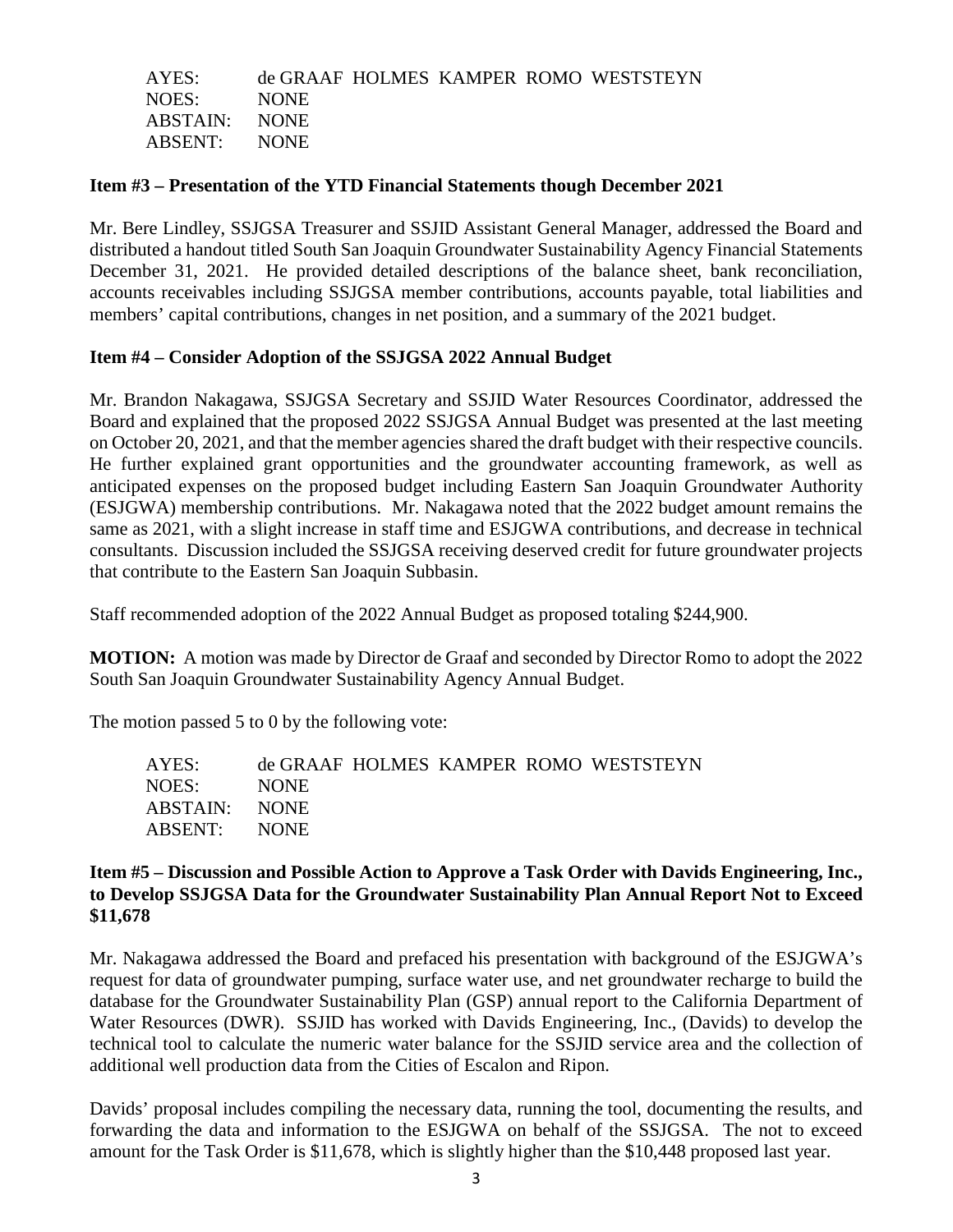Board discussion included obtaining calculations of agriculture well/groundwater usage, and the inaccuracy of satellite imagery. Mr. Nakagawa noted that Mr. Bryan Thoreson, former Project Manager/Principal at Davids, had recently left the firm. The remaining staff at Davids has many years of experience and familiarity with the ESJGWA, and was recently selected by the ESJGWA to do the groundwater accounting framework.

**MOTION:** A motion was made by Director de Graaf and seconded by Director Weststeyn to approve a task order with Davids Engineering, Inc., to develop SSJGSA data for the Groundwater Sustainability Plan Annual Report for a not to exceed amount of \$11,678.00.

The motion passed 5 to 0 by the following vote:

| AYES:         |             |  | de GRAAF HOLMES KAMPER ROMO WESTSTEYN |
|---------------|-------------|--|---------------------------------------|
| NOES:         | <b>NONE</b> |  |                                       |
| ABSTAIN: NONE |             |  |                                       |
| ABSENT: NONE  |             |  |                                       |

### **Item #6 – Discussion and Possible Action on Eastern San Joaquin Groundwater Authority Business**

Mr. Nakagawa addressed the Board, noted a calendar matrix of Sustainable Groundwater Management Act (SGMA) related meetings from October 20, 2021 through January 12, 2022 and detailed discussion and/or action taken at the ESJGWA Technical Advisory Committee (TAC), the ESJGWA Steering Committee, and the ESJGWA Board meetings listed. Highlights included the SSJGSA's submittal to Stantec of the Groundwater Accounting Framework Survey; TAC updates on the 2021 Groundwater Model which will assist the groundwater accounting framework, and the ESJGWA GSP Update to DWR due in 2025; and DWR's informal comments on the ESJGWA GSP which were read aloud by Mr. Nakagawa.

Ms. Valerie Kincaid, Special SSJGSA Counsel, stated that DWR's formal comments on the GSP are anticipated in February 2022; discussions had been held with Mr. Matt Zidar, SJC Water Resources Coordinator, on a process to address DWR's comments; and Woodard & Curran are prepared to respond to DWR's comments. She noted concerns regarding DWR's comments including the setting of minimum thresholds based on dry years; the setting of elevation used as proxy; and lack of data substantiating alleged subsidence. A response to DWR's comments is required by January 21, to which DWR will have 180-days to counter-respond and provide feedback. Ms. Kincaid added that SJC County Counsel has recognized the need for an SJC administrative committee to establish policies and address DWR's comments, which would include an urban ESJGWA representative, an agricultural ESJGWA representative, and a legal ESJGWA representative. DWR has scheduled a meeting on January 27, with GSAs of critically-overdrafted basins to discuss timelines and deadlines.

Board discussion included the need to address DRW's definition of minimum thresholds and alleged subsidence comments; the ESJGWA's prioritization of groundwater projects among its GSA's; SJC's role in the ESJGWA; and the importance of returning to in-person County meetings to initiate open communication and participation among the GSAs.

## **COMMUNICATIONS**

## **Item #7 – Various Reports to the Governing Board:**